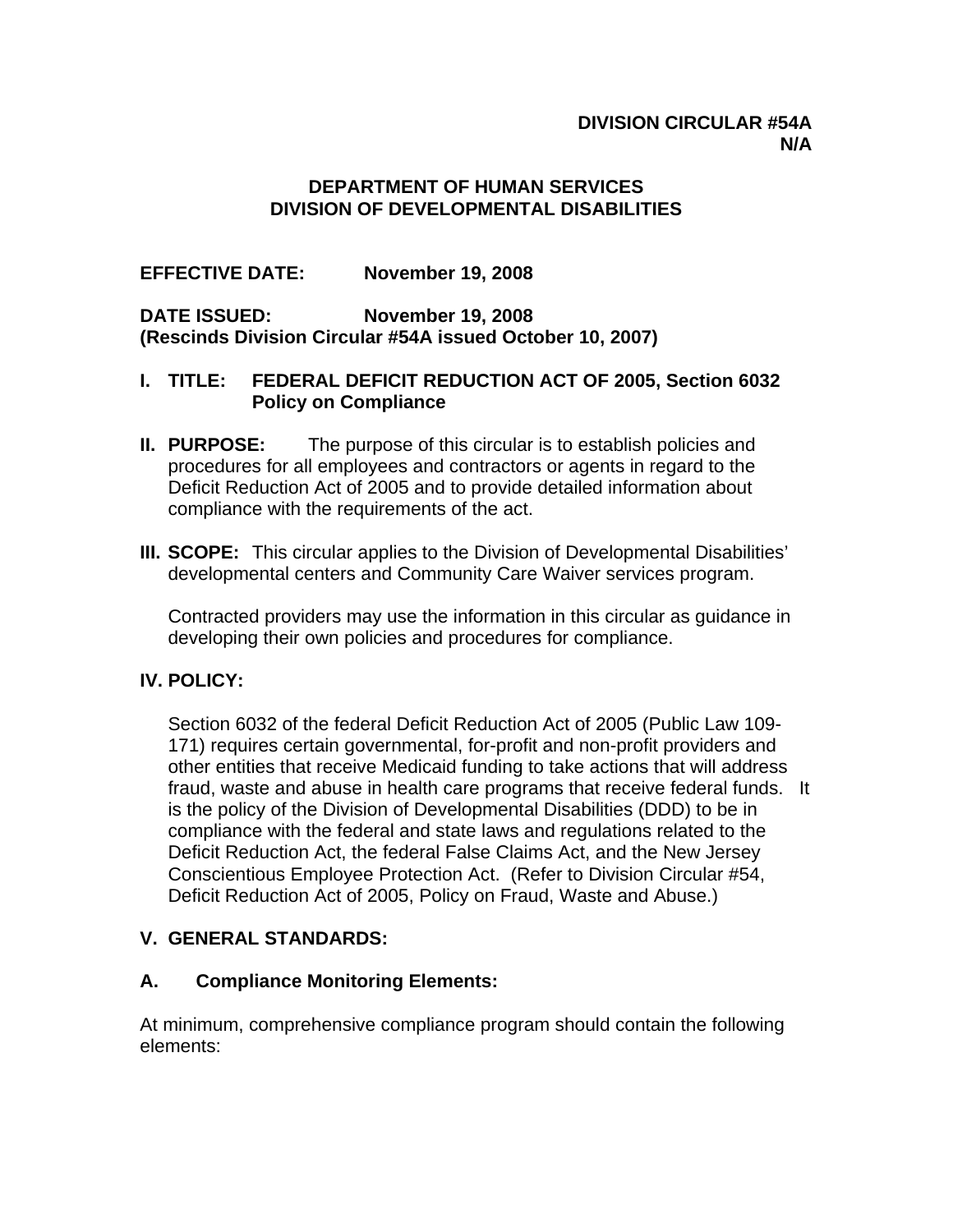- 1. The development and distribution of written standards of conduct, as well as written policies and procedures that promote the facility's commitment to compliance, e.g., by including adherence to compliance as an element in evaluating managers and employees, and that address specific areas of potential fraud, such as claims development and submission processes, code gaming, and financial relationships with physicians and other health care professionals;
- 2. The designation of a chief compliance officer and other appropriate bodies, e.g., a Division compliance committee, charged with the responsibility of operating and monitoring the compliance program, and who report directly to the Assistant Commissioner;
- 3. The development and implementation of regular, effective education and training programs for all affected employees;
- 4. The maintenance of a process, such as a hotline, to receive complaints, and the adoption of procedures to protect the anonymity of complainants and to protect whistleblowers from retaliation;
- 5. The development of a system to respond to allegations of improper/illegal activities and the enforcement of appropriate disciplinary action against employees who have violated internal compliance policies, applicable statutes, regulations or Federal health care program requirements;
- 6. The use of audits and/or other evaluation techniques to monitor compliance and assist in the reduction of identified problem area; and
- 7. The investigation and remediation of identified systemic problems and the non-employment or retention of sanctioned employees.

#### **B. Compliance Program Areas:**

Written Policies and Procedures are required for the following areas:

- 1. **Standards of Conduct** the Division and each facility should have standards of conduct for all affected employees that include a clearly delineated commitment to compliance by the facilities management and employees and include providers operating under the facility's control.
- 2. **Risk Areas** Written policies and procedures should take into consideration the regulatory exposure of reach function or department of the facility, such as:
	- a. Billing for items or services not actually rendered;
	- b. providing medically unnecessary services;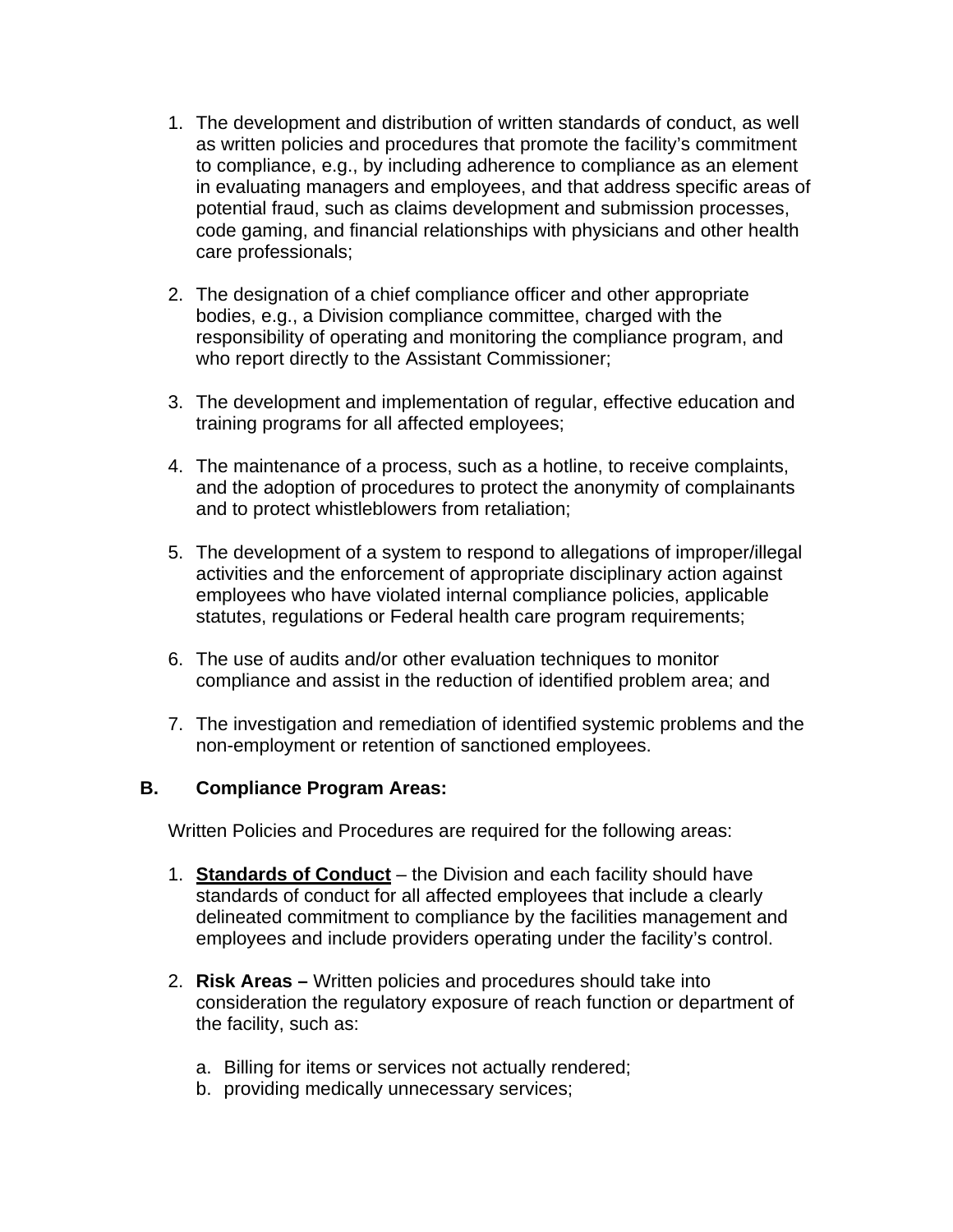- c. duplicate billing;
- d. false cost reports;
- e. unbundling of billing claims;
- f. patient's freedom of choice;
- g. financial arrangements between facilities and providers that violate the anti-kickback statute or other similar Federal or State statute or regulation;
- h. joint ventures;
- i. knowing failure to provide covered services or necessary care to members of a health maintenance organization.
- 3. Additional risk areas should be assessed as well as by facilities and incorporated into written policies and procedures and training elements developed as part of their compliance programs.
	- a. Claim development and Submission Process
	- b. Cost Reports
	- c. Medical Necessity Reasonable and Necessary Services
	- d. Anti-Kickback and Self Referral Concerns
	- e. Bad Debts
	- f. Credit Balances
	- g. Retention of Records
	- h. Compliance as an Element of a Performance Plan

#### **B. Designation of a Compliance Officer and a Compliance Committee**

Each entity should designate a Compliance Officer to serve as the focal point for compliance activities and establish a compliance committee to assist in the implementation of the compliance program.

The Compliance Officer shall have authority to review all documents and other information held by the Division or contracted providers or subproviders that are relevant to Division compliance activities, including but not limited to: client records, billing records, employee records, contracts, policies and procedures.

- 1. Compliance Officer The Division shall appoint a Compliance Officer whose primary responsibilities shall include:
	- a. Overseeing and monitoring the implementation of the compliance program;
	- b. Reporting on a regular basis to the Assistant Commissioner and compliance committee on the progress of implementation, and assisting these components in establishing methods to improve the Division's efficiency and quality of services, and to reduce the Division's vulnerability to fraud, abuse and waste;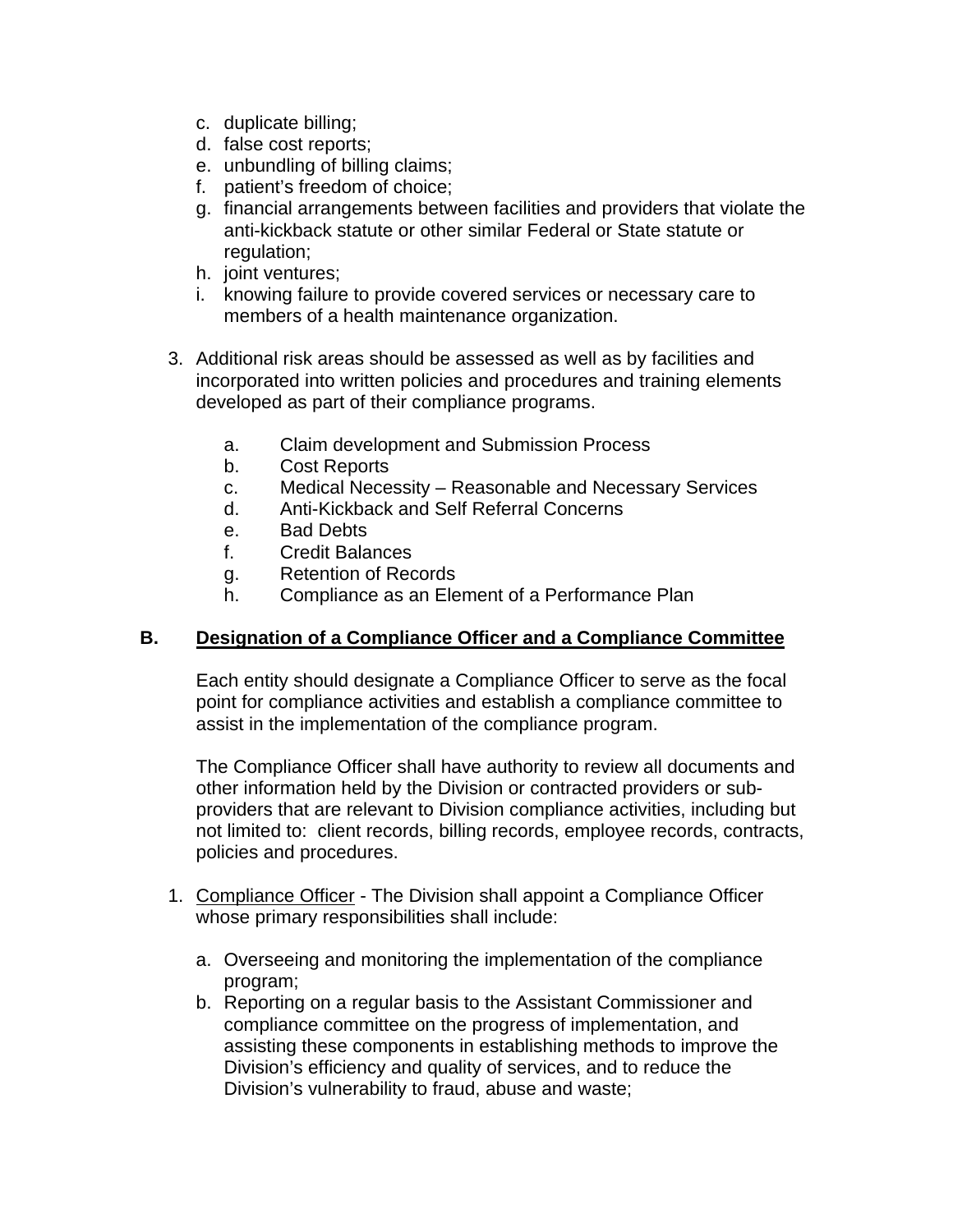- c. Periodically revising the program in light of changes in the needs of the Division, and in the law and policies and procedures of Medicaid;
- d. Developing, coordinating, and participating in a multifaceted educational and training program that focuses on the elements of the compliance program, and seeks to ensure that all appropriate employees and management are knowledgeable of, and comply with, pertinent Federal and State standards;
- e. Ensuring that independent contractors and agents who furnish medical services to the Division are aware of the requirements of the Division's compliance program with respect to coding, billing, and marketing, among other things;
- f. Coordinating personnel issues with the Division's Human Resource office to ensure that the National Practitioner Data Bank and Cumulative Sanction Report have been checked with respect to all employees, medical staff and independent contractors;
- g. Assisting the Division's financial management in coordinating internal compliance review and monitoring activities, including annual or periodic reviews of departments;
- h. Independently investigating and acting on matters related to compliance, including the flexibility to design and coordinate internal investigations (e.g., responding to reports of problems or suspected violations) and any resulting corrective action with all Division components, providers and sub-providers agents and, if appropriate, independent contractors; and
- i. Developing policies and programs that encourage managers and employees to report suspected fraud and other improprieties without fear of retaliation.

# 2. Compliance Committee:

The committee's functions should include:

- a. Analyzing the Division's industry environment, the legal requirements with which it must comply, and specific risk areas;
- b. Assessing existing policies and procedures that address these areas for possible incorporation into the compliance program;
- c. Working with appropriate Division components to develop standards of conduct and policies and procedures to promote compliance with the Division's services;
- d. Recommending and monitoring, in conjunction with the relevant departments, the development of internal systems and controls to carry out the Division's standards, policies and procedures a part of its daily operations;
- e. Determining the appropriate strategy/approach to promote compliance with the program and detection of any potential violations, such as through hotlines and other fraud reporting mechanisms; and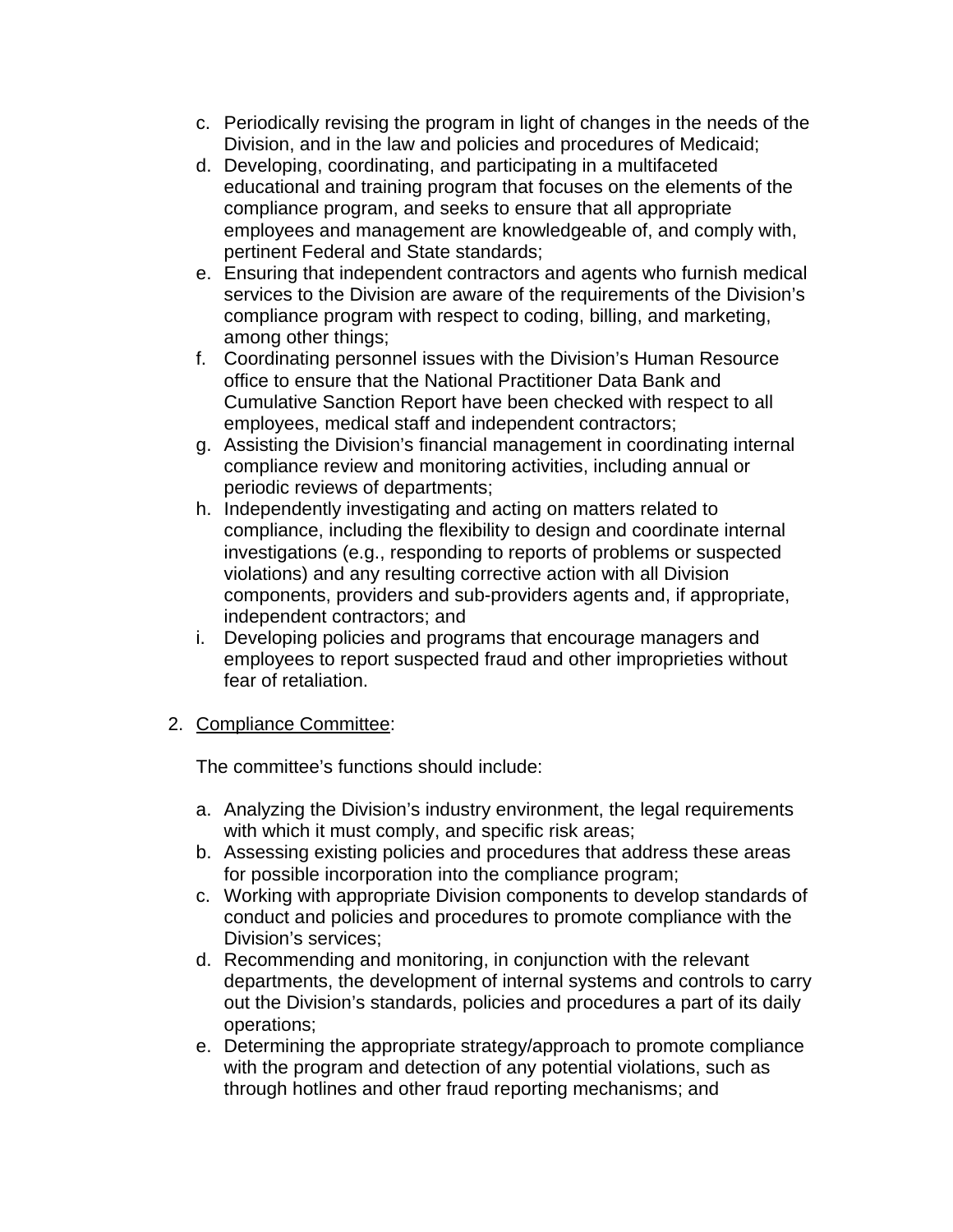- f. Developing a system to solicit, evaluate and respond to complaints and problems.
- 3. Compliance Liaisons:

Each developmental center and each regional Community Services office shall have a compliance liaison designated to further operationalize compliance and to ensure the oversight of regulatory compliance for all services at the Division component. The Compliance Liaison shall assist the Division Compliance Officer in:

- a. The implementation of Compliance Program elements and initiatives.
- b. The investigation and correction of compliance related issues.
- c. The communication of the Compliance Program to employees and contractors.

# **C. Conducting Effective Training and Education**

- 1. Education Each Division component is required to ensure that employees receive information regarding reporting Medicaid fraud, waste and abuse. Employees shall be trained in the information contained in Division Circular #54, "Federal Deficit Reduction Act of 2005, Policy on Fraud, Waste and Abuse" and the Division's Standards of Conduct.
	- a. New employees shall receive the information contained in Division Circular #54 within 30 days of hire.
	- b. Employees involved with compliance activities and risk areas may attend relevant training as warranted.
- 2. Developing Effective Lines of Communication:
	- a. Access to Division's Compliance Officer each employee shall be made aware of the name, address, phone number and email address of the Division's Compliance Office via the educational material.
	- b. Hotlines and Other Forms of Communication each employee shall be made aware of the Department of Human Services Medicaid Fraud Hotline via the education material and posters to be displayed in employee common areas.
- 3. Enforcing Standards through Disciplinary Guidelines:
	- a. Employees who do not comply with the policies and procedures or who have otherwise engaged in wrongdoing shall be subject to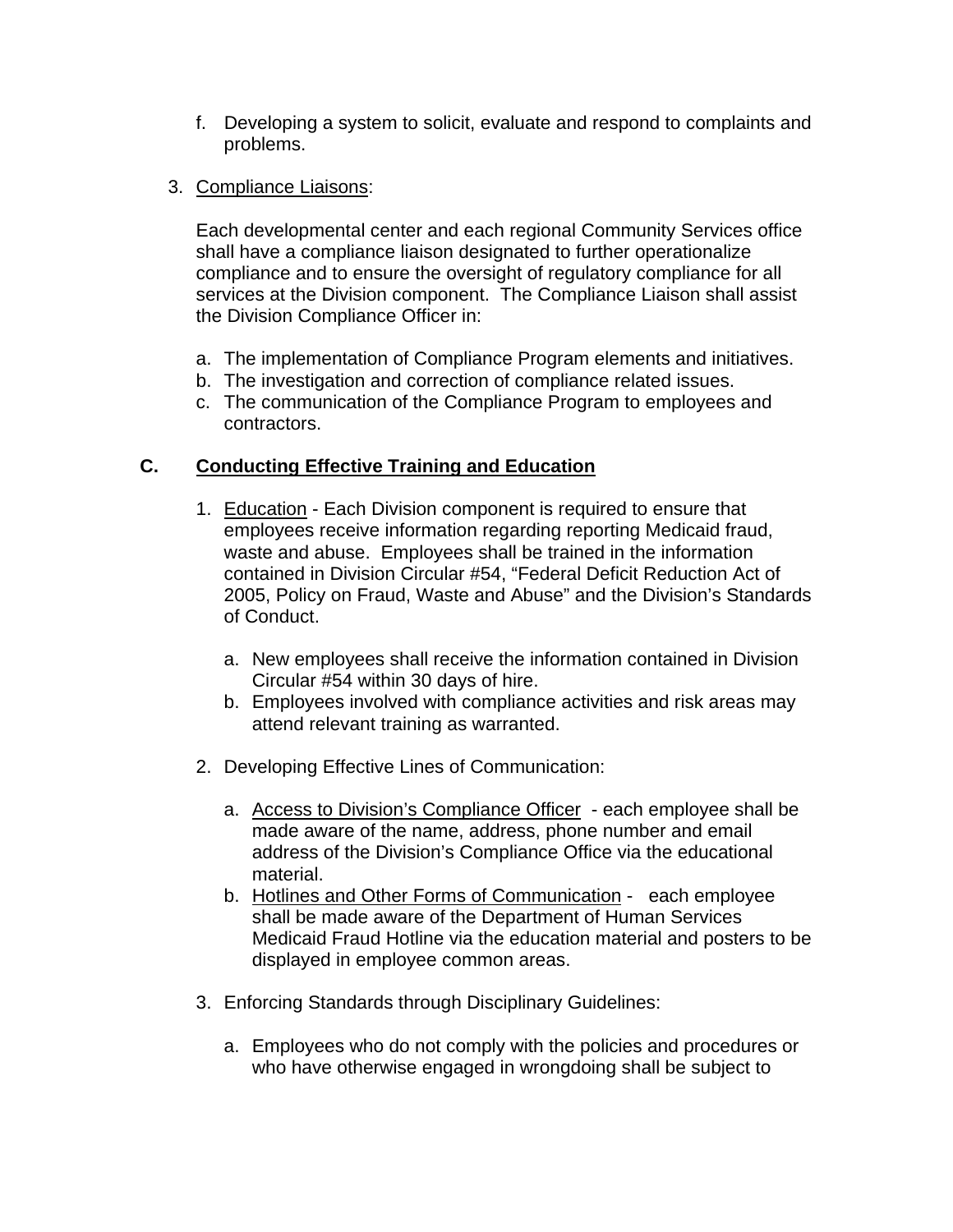disciplinary action as described in DHS Administrative Order 4:08, "Disciplinary Action Policies and Responsibilities".

- b. New employees may be subject to background checks for criminal convictions and/or who are listed as disbarred, excluded or otherwise ineligible for participation in Federal health care programs in accordance with these policies.
- 4. Auditing and Monitoring:
	- a. Ongoing evaluation should occur to ensure compliance either via routine audits of the Division's systems or other methods such as the Division's Internal Controls process as described in Division Circular 29.
	- b. Methods of monitoring may include on-site visits, interviews with staff or contractors, questionnaires, DHS/Developmental Disabilities Licensing inspections, reviews of policies and procedures, trend analysis or other methods as deemed appropriate by the Division's Compliance Officer.
	- c. Refer to Appendix C, "Evaluation of Compliance Program" for additional guidance in auditing the Division's compliance.
- 5. Responding to Detected Offenses and Developing Corrective Action Initiatives:
	- a. Violations and Investigations A system for receiving reports of alleged offenses and investigation of offenses shall be established by the Division's Compliance Officer.
	- b. The Compliance Officer shall initiate steps to investigate the allegations, including but not limited to reporting the allegation to the Department of Human Services or law enforcement, as warranted.

 $K<sub>mn</sub>$ is. Radier  $\frac{1}{\sqrt{2}}$  , and the contract of the contract of the contract of the contract of the contract of the contract of the contract of the contract of the contract of the contract of the contract of the contract of the contra

Kenneth W. Ritchey Assistant Commissioner

Appendices:

Appendix A – Existing Division Practices, Policies and Procedures for Addressing Fraud, Waste and Abuse

Appendix B – DHS Policies and Procedures for Addressing Fraud, Waste and Abuse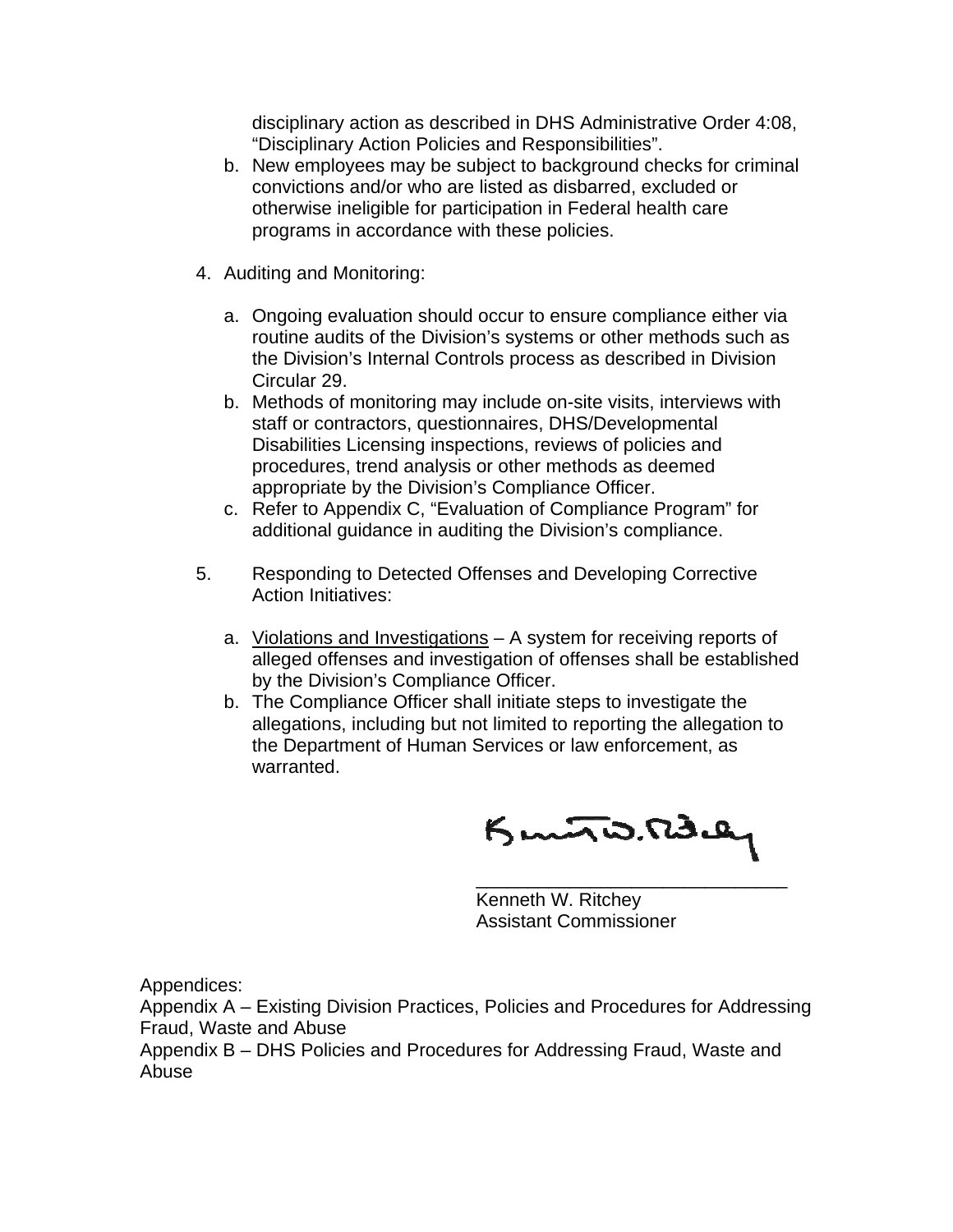### **DIVISION OF DEVELOPMENTAL DISABILITIES**

- **SUBJECT: Existing DDD Practices, Policies and Procedures for Addressing Fraud, Waste and Abuse in Medicaid and Other Health Care Programs for the Community Care Waiver Program and the State Developmental Centers**
- **EFFECTIVE: November 19, 2008**
- **POLICY:** The Division of Developmental Disabilities (DDD) will ensure that policies and procedures are in effect to detect and prevent fraud, waste and abuse of funding resources and pursuant to the Federal Deficit Reduction Act of 2005.

### **STANDARDS:**

DDD has established practices, policies and procedures to detect and prevent fraud, waste and abuse of funding resources, including Medicaid funding, and pursuant to the Federal Deficit Reduction Act of 2005. These practices, policies and procedures are found in the DDD Division Circulars, DDD component policies and the Department of Human Services' policies as described below.

Note: Division Circulars can be found at the DDD website by going to <http://www.state.nj.us/humanservices/ddd/DCs.html>

# **A. DDD Policies:**

- 1. Division Circular 3, "Determination of Eligibility" N.J.A.C. 10:46, requires that an individual receiving Community Care Waiver (CCW) services applies to become Medicaid eligible and maintains eligibility.
- 2. Division Circular 35, "Service Plan" assures that policies and procedures exist for the proper formulation of the service plans for CCW services. As part of that process, the plan oversight and approval is made by a Qualified Mental Retardation Professional (QMRP) as per 42 CFR 483.430. Reviews of services received, other than adult day programs, are conducted on a quarterly basis.
- 3. Division Circular 14, "Reporting Unusual Incidents" requires reporting of the abuse, neglect or exploitation of individuals, including inappropriate handling of the individual's resources.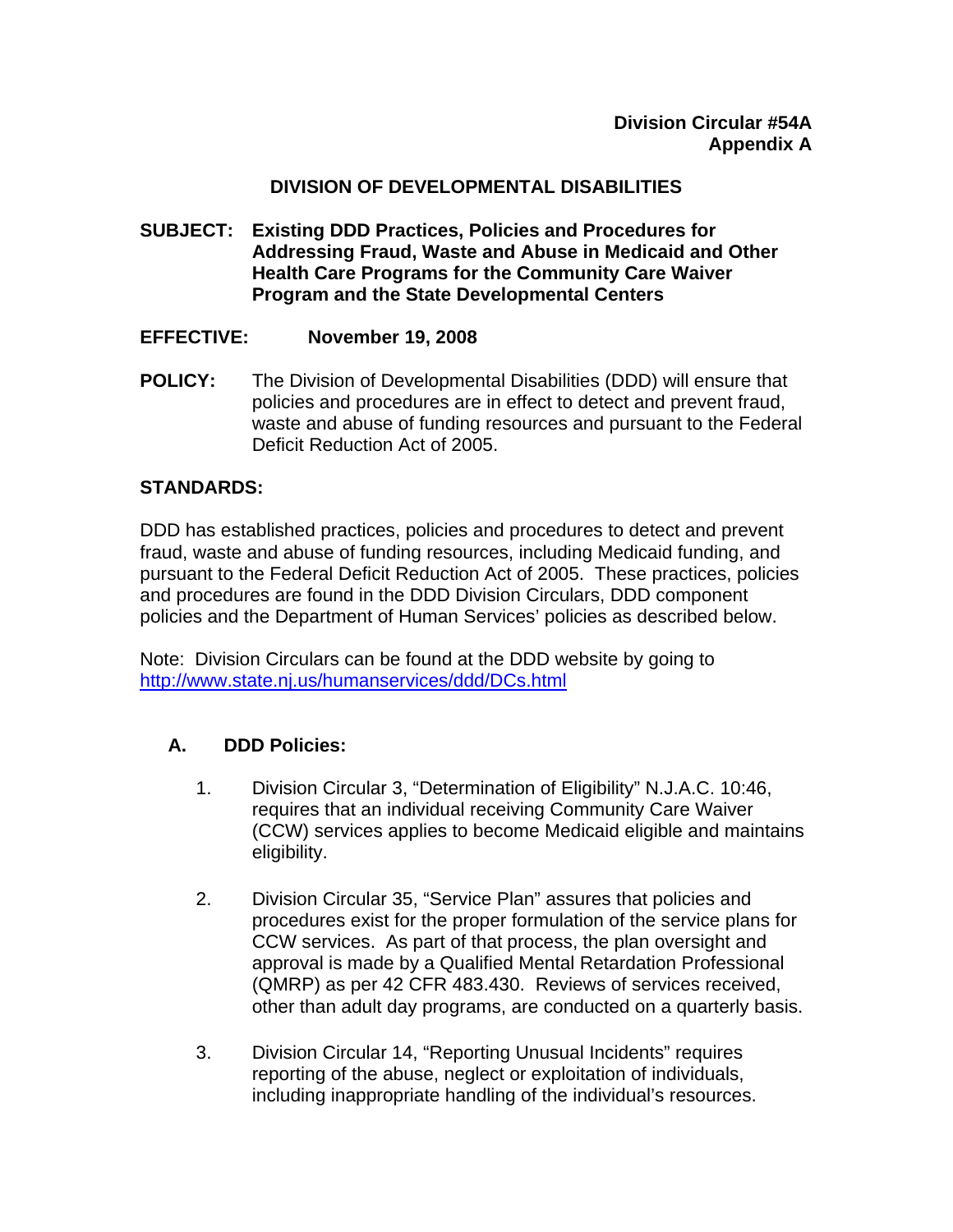- 4. Division Circular 29, "Internal Controls", A.O. 6:12, establishes standards and guidelines for an internal controls system to adequately insure a high quality of services and operations and to insure that DDD maintains a system of internal controls that complies with DHS A.O. 6:12. and Treasury Circular 03-08 OMB.
- 5. Division Circular 7, "Guardianship Services" N.J.A.C. 10:45, ensures the availability of guardianship services for individuals who have been adjudicated incapacitated. Although not the primary role of guardianship services, misuse of an individual's resources or benefits may be detected by a guardian in their effort to safeguard the individual.
- 6. Division Circular 15, "Complaint Investigations in Community Programs", establishes policies for conducting civil investigations in response to allegations or suspicions of abuse, neglect, and exploitation. An investigation may center on financial exploitation of the individual.
- 7. Division Circular 25, "Access to Electronic Files" is a policy for permitting access to electronic records, seeks to restrict access to an individual's information to protect that individual's privacy. To take this to another level, DDD is currently working on a process to protect against identity theft.
- 8. Division Circular 30, "Records Confidentiality and Access to Client and Agency Records" N.J.A.C. 10:41-2, develops policies and procedures to safeguard the confidentiality of an individual's records and access to agency records.
- 9. Division Circular 40, "Background Checks" N.J.A.C. 10:48A, establishes guidelines for obtaining criminal history background checks of employees of agencies under contract with DDD.
- 10. Division Circulars 53, 53A, and 53B, following DHS A.O. 2:01, were established to implement the requirements of HIPAA as it relates to privacy practices, and 45 C.F.R. parts 160 and 164 for the protection of client health information.

# **B. Department of Human Services:**

1. The Department of Human Services (DHS) Office of Auditing (OOA) performs yearly contract audits for select agencies identifying inappropriate contractor expense items.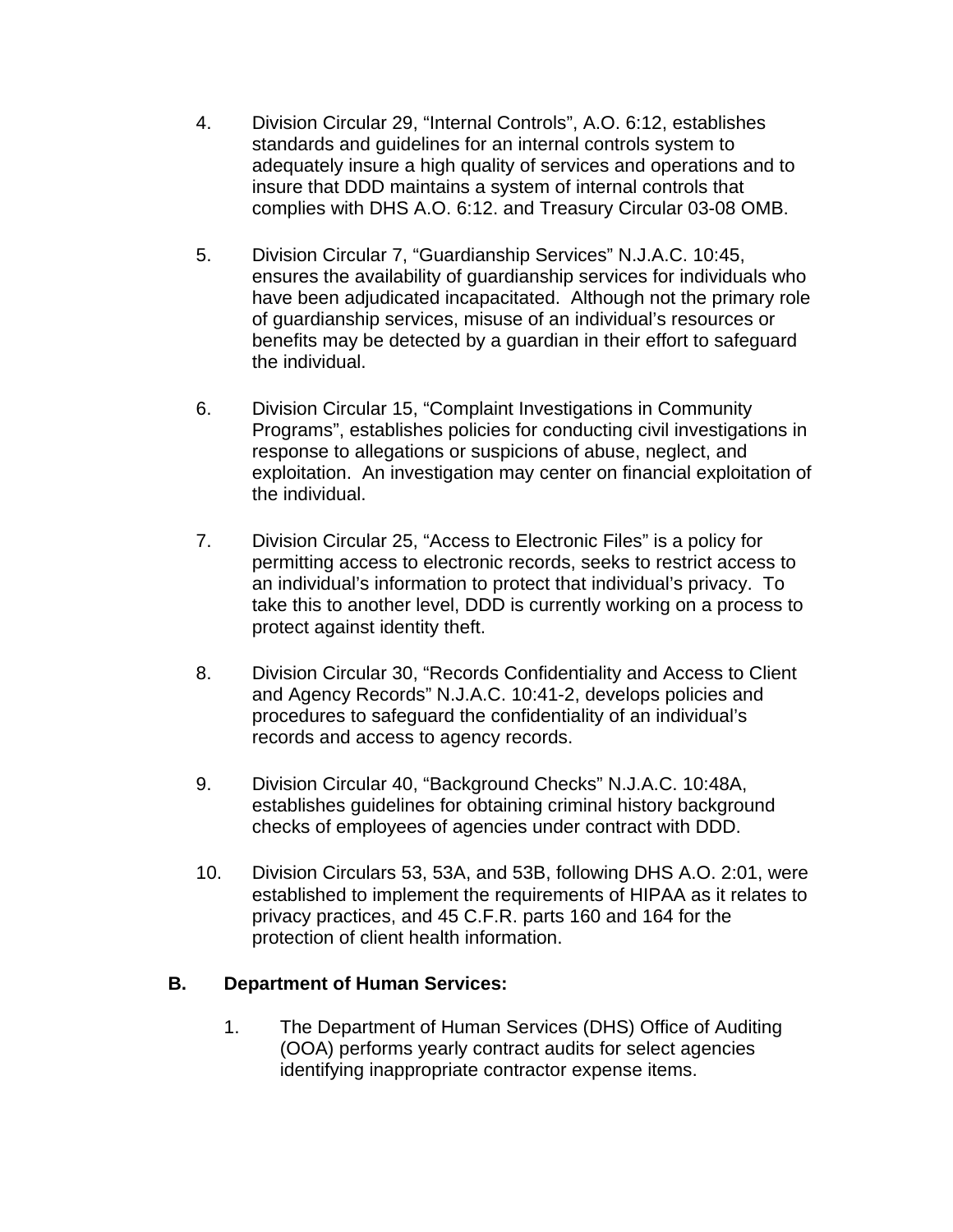- 2. Each contractor agency is required to have an annual single audit (section P7.06 of the Contract Policy Manual), performed in accordance with federal OMB Circular A-133 and DHS policy by a licensed accounting firm, to ascertain that the financial statements fairly represent the financial position of the organization, including a review of the DDD/DHS final reports of expenditure (ROE) as mandated by section P2.01 of the Contract Policy Manual.
- 3. Licensing regulations under N.J.A.C. 10:44A-2.4b, 10:44B-2.1a.1, and 10:44C-2.4b, states that except as otherwise provided in the Rehabilitated Convicted Offenders Act (N.J.S.A. 2A:168A-1 et seq.), no licensee shall employ any person who has been convicted of forgery, embezzlement, obtaining money under false pretenses, extortion, criminal conspiracy to defraud, crimes against the person or other like offenses.
- 4. DHS contract policy allows DDD to have input into and oversight of the development and approval of contractor contracted programs and budgets that will render services that are federally claimable through the CCW.

# **C. DDD Fiscal Office:**

- 1. In completing cost report rates, the Fiscal Office performs an analysis of exceptionally high and low individual contractor rates by Fiscal Year to insure that federal claim rates have been appropriately calculated and have not been skewed by inaccurate reporting.
- 2. The Central Office Fiscal Office reviews Unusual Incident Reports (UIRs) on at least a monthly basis to identify individuals who are deceased, insuring that claims cease as of the date of death.
- 3. The Fiscal Office scrutinizes posted contractor attendance and ROE data in the DDD systems to correct potential errors and omissions.
- 4. The Fiscal Office creates reports that identify patterns and variances in reported attendance data to detect errors and omissions.
- 5. In accordance with contract policy, contractors who do not submit required documents may be sanctioned by a withholding of payment.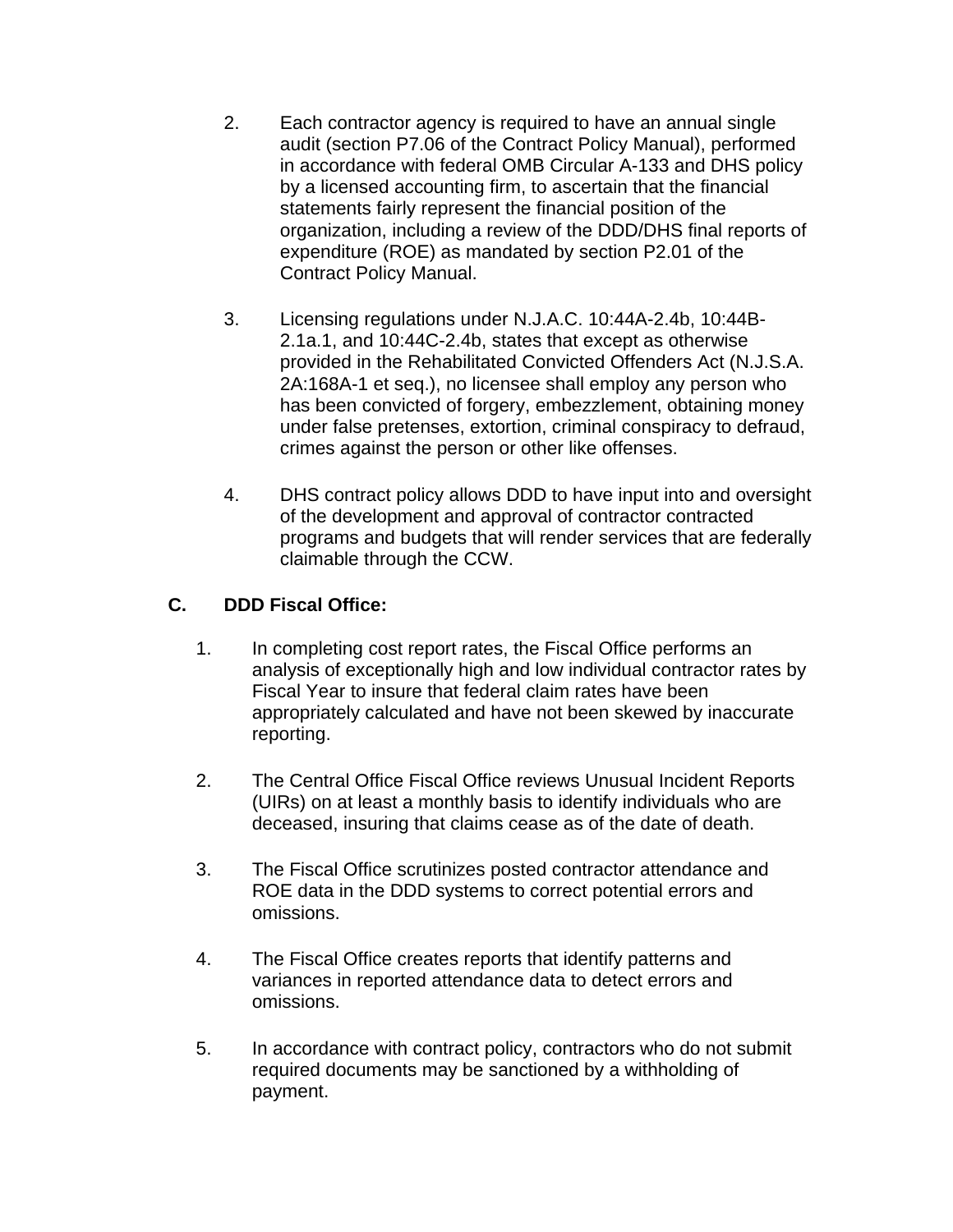# **D. Information Technology:**

- 1. Fiscal and Information Technology (IT) staff match DDD eligibility files (one component of the claim file) to the eligibility files of the Division of Medical Assistance and Health Services (DMAHS) in order to reconcile discrepancies.
- 2. On an ongoing basis, any errors in claiming discovered by the IT Office, Unisys, or Fiscal staff are submitted to IT to process voids and corrections.
- 3. The DDD IT Office reconciles submitted claims to paid claims. This process insures that Medicaid has handled claims appropriately.
- 4. DDD has implemented a web-based attendance collection system which allows contractors to key data at the source. Agencies will be able to key Reports of Expenditures (ROE) directly to a DDD system or work with the DDD IT office to arrange for automatic uploading of the agency accounting information to the DDD ROE system. This process will eliminate inaccuracies caused by double-keying.

# **E. Community Care Waiver (CCW) Program:**

- 1. DDD requires that contractor management staff attest, through online certification or signature, to the accuracy of attendance records and expenditure reports, the basis for CCW claims.
- 2. A DDD waiver staff person is responsible for performing ongoing reviews of contractor and DDD case file records to insure that individuals receiving waiver services are in need of the services, maintain eligibility, and receive the services as documented in their individual service plans.
- 3. DDD, in calculating final CCW rates, includes material OOA contract findings that would affect the final CCW rates.
- 4. DDD performs data warehouse rate reviews to verify that final paid CCW claims have been reimbursed by the Federal government at the appropriate final CCW rates in the Medicaid system.
- 5. DDD utilizes claiming codes that comply with the Health Insurance Portability and Accountability Act of 1996 (HIPAA) to avoid billing for duplicative services. For example: hospital, nursing home, and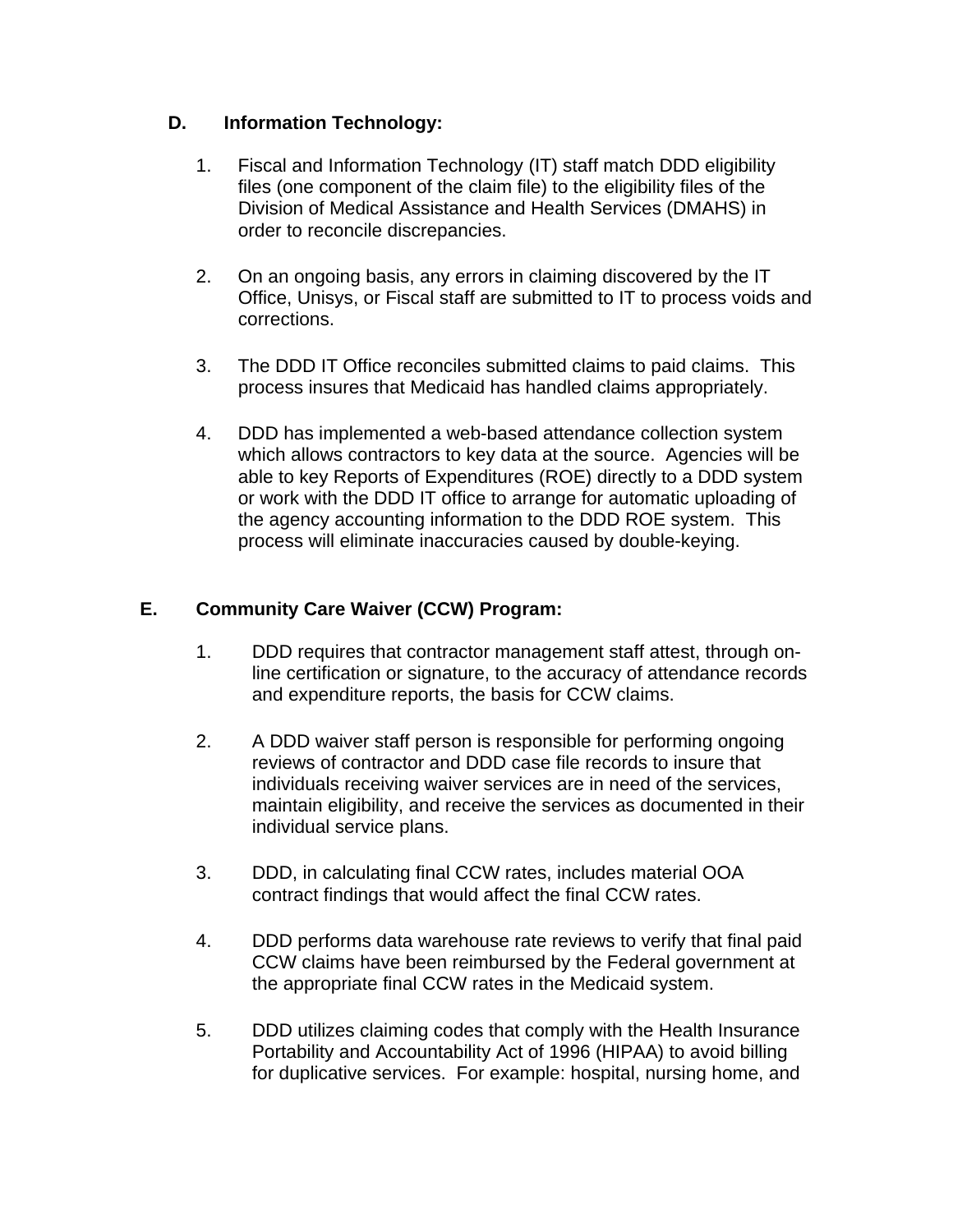group home services are all residential services that cannot be billed on the same day.

- 6. Monitoring is conducted through DMAHS to disallow the eligibility of an individual for more than one Medicaid 1915c Home and Community Based Services (HCBS) waiver program at the same time in compliance with applicable federal law on HCBS waivers.
- 7. Federal regulations at 42 C.F.R. 441.302(h) require state agencies to provide annual reports (HCFA 372) on the CCW program. These reports address the waiver's impact on (1) the type, amount and cost of services provided under the State Plan; and (2) the health and welfare of the beneficiaries. According to 42 C.F.R. 441.304(d), the Centers for Medicare and Medicaid Services (CMS) may terminate the CCW program if the actual costs for any year of the waiver period exceed the amount that would be incurred for those individuals in an Intermediate Care Facility for the Mentally Retarded (ICF-MR).
- 8. In order to insure financial integrity and accountability of payments made for CCW services and to insure compliance with federal regulations, the DDD waiver states the following:
	- a. "Independent audit of provider agencies on an annual basis is a requirement for agencies operating under contract with the Single State Medicaid Agency (DHS). This requirement is delineated in the State Contract Manual in The Department of Human Services' Policy Circular P2.01. Specifically section 3.09 of this policy requires an annual audit that is agency wide in scope. The audit must be conducted in accordance with the Federal Single Audit Act of 1984, generally accepted auditing standards as specified in the Statements of Auditing Standards issued by the American Institute of Certified Public Accountants (AICPA) and Government Auditing Standards issued by the Comptroller General of the United States. In addition the policy stipulates that at any time an agency may be audited by the Department of Human Services (DHS), the Single State Medicaid Agency, or any other appropriate unit of the state or federal government and/or by a private firm approved by the DHS. In addition, agencies providing Individual Support services in residential settings for Traumatic Brain Injury (TBI) are required by state regulation N.J.A.C. 10:44C to have an agency wide audit conducted annually. DHS does not dictate the auditing corporation selected by a provider agency but rather ensures compliance re. scope and standards for the annual audit. A more detailed explanation of the mandatory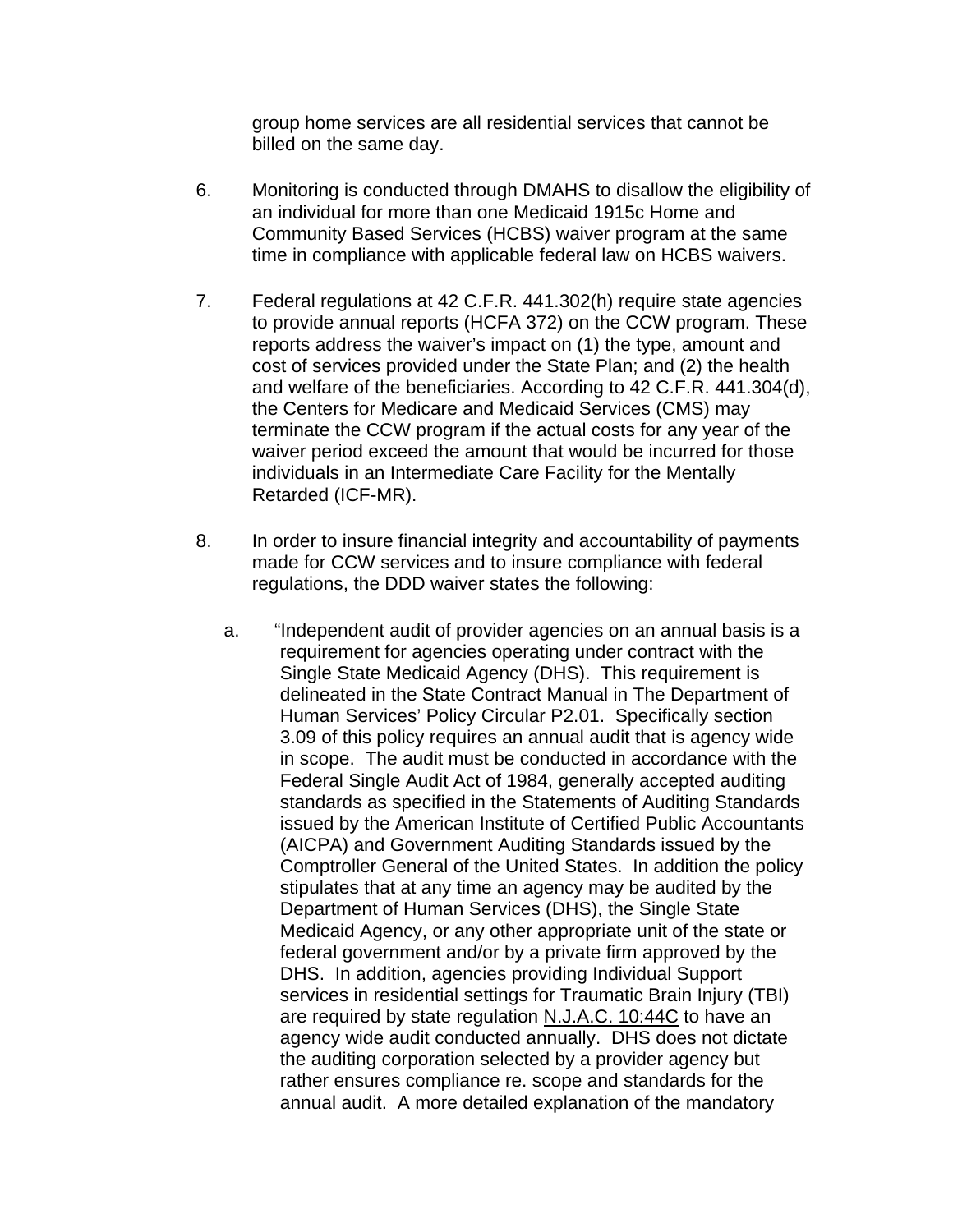audit requirements are documented in DHS Policy Circular P7.06."

b. "Provider billing is done by UNISYS, a corporation under contract with the Division of Medical Assistance and Health Services (DMAHS), the component of the DHS designated with general oversight of HCBS waivers. UNISYS is audited annually according to the SAS 70 auditing standard of the AICPA. The audit evaluates systems control design process, key controls that support control objectives, effectiveness of the control design, and any control gaps which would indicate a risk factor. The SAS 70 auditing standard also comports with CMS focus on quality in that in addition to an audit of controls the system also provides for an evaluation of the operating effectiveness of specified controls over a specified time period (generally six (6) months). The audit is bid by RFP. Currently the auditing agency is Ernst & Young, LLP. The specific policies and procedures for the UNISYS audit are available through the State Medicaid agency."

# **F. Developmental Centers:**

- 1. Turnaround Documents (TADs) monthly reconciliations completed at each developmental center:
	- a. client movement reports to census report;
	- b. census reports to billing;
	- c. reconciliation of TAD to Remittance Advice.
- 2. DHS OOA at least annual audit is conducted at each facility.
- 3. Separated oversight:
	- a. Developmental centers are directly responsible for purchasing, billing, etc.;
	- b. Central Office DHS is responsible for analyzing expenditures to determine final rates and adjustments;
	- c. Comparative analysis of ICF/MR expenditure increases by service category occur.
- 4. DDD conducts oversight in terms of insuring compliance with state and departmental guidelines via the review and approval of travel, training, contracts, waivers and equipment purchases.
- 5. Each center complies annually with Treasury regulations by providing an overall Internal Control Certification, which covers both administrative and fiscal areas.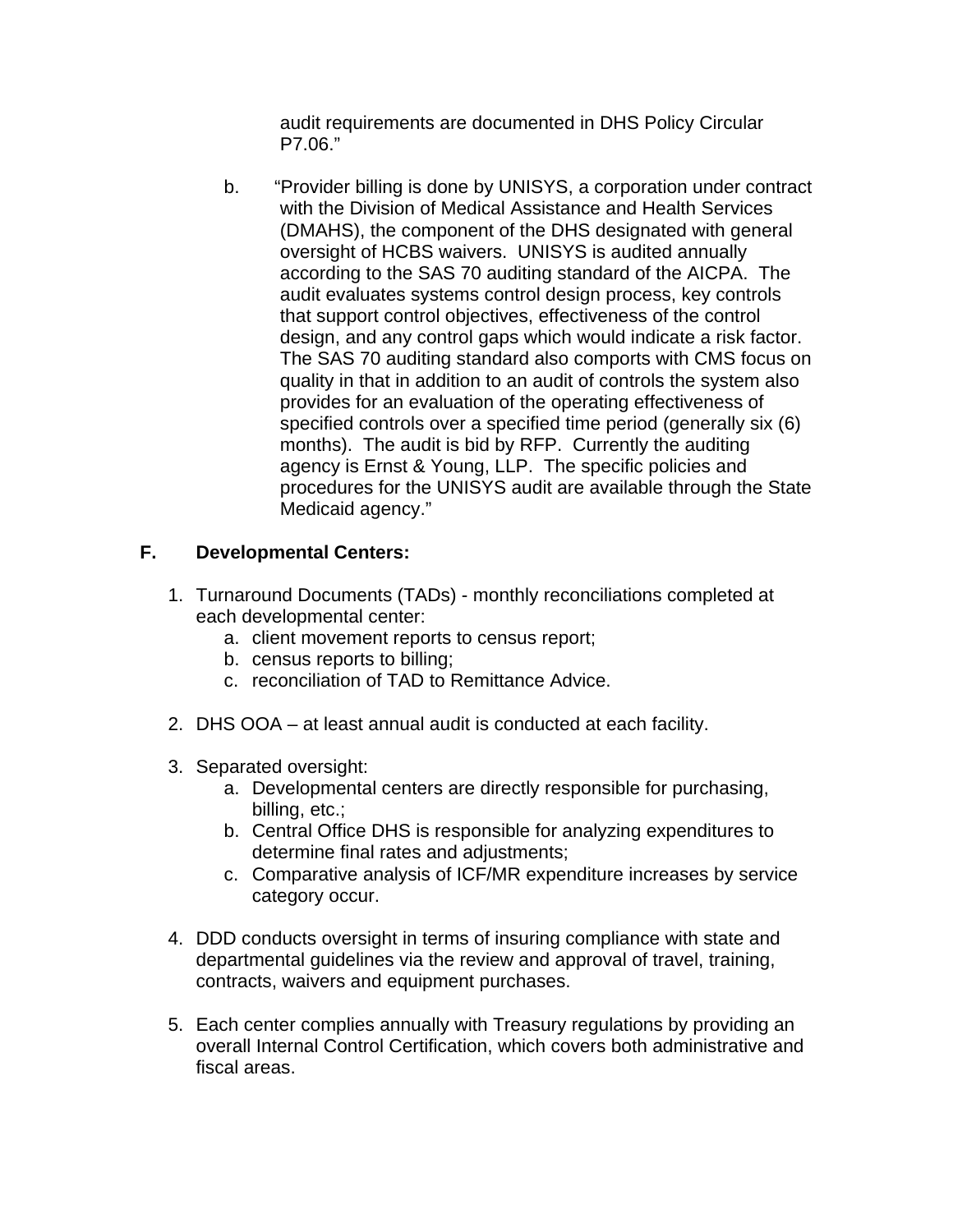- 6. Staff at the developmental centers establish that the individual meets the ICF-MR level of care. Staff then process eligibility through the Institutional Service Section (ISS) of the Division of Medical Assistance and Health Services and assist the individual in maintaining his/her eligibility.
- 7. Internal Controls policies at the developmental centers include:
	- a. Medicaid Billings Reconciliation;
	- b. Daily Census Procedure;
	- c. TAD Procedure;
	- d. Billing long term care TAD to UNISYS.

### **G. Websites for Obtaining Additional Information:**

- **Deficit Reduction Act Public Law 109-171** [www.gpoaccess.gov/plaws/index.html](http://www.gpoaccess.gov/plaws/index.html) (insert public law 109-171 in the quick search box)
- **New Jersey Statutes** [www.njleg.state.nj.us](http://www.njleg.state.nj.us/)
- U.S. Department of Health and Human Services, Centers for Medicare and Medicaid Services, Deficit Reduction Act <http://www.cms.hhs.gov/DeficitReductionAct/>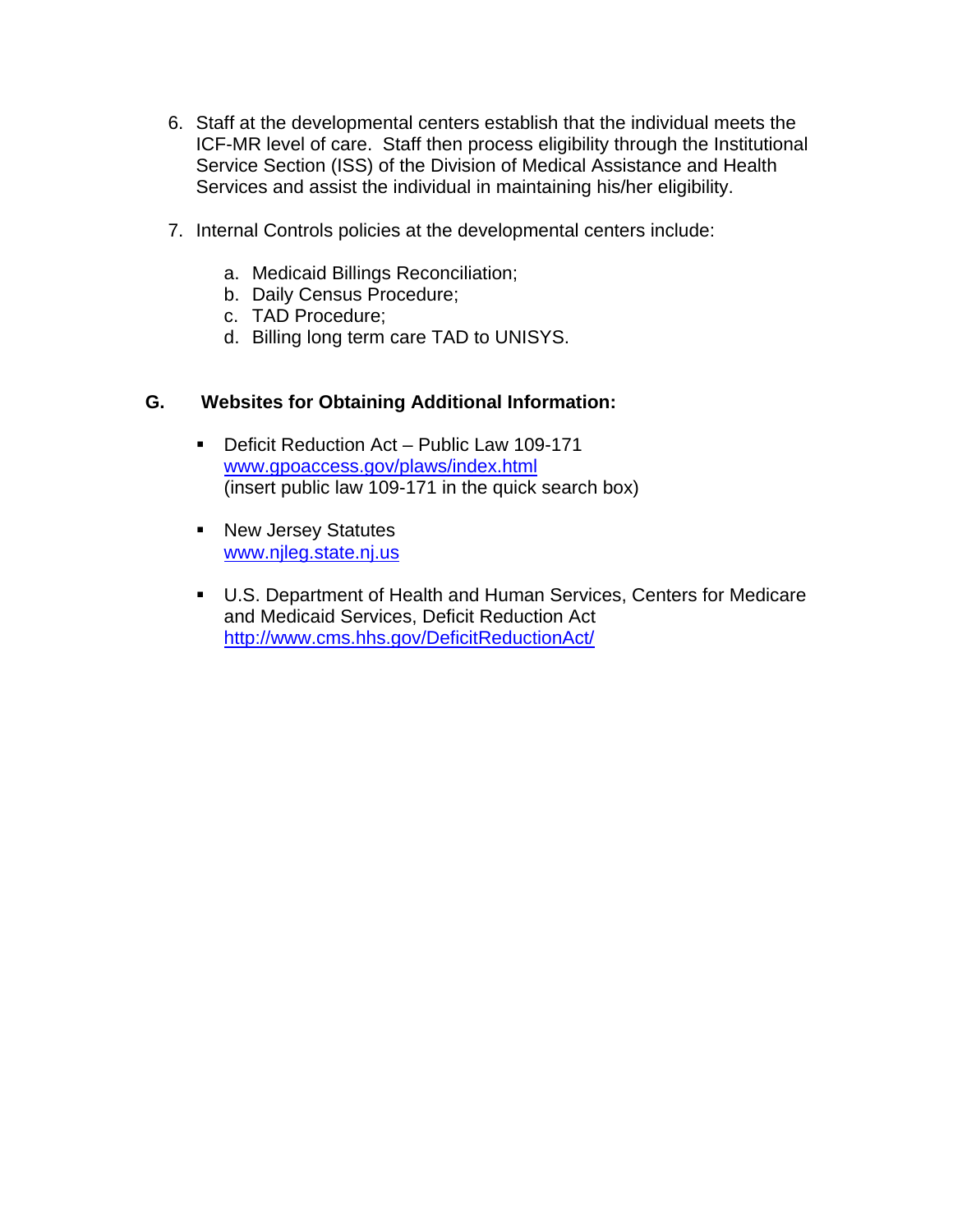### **DIVISION OF DEVELOPMENTAL DISABILITIES**

**SUBJECT: Department of Human Services—Policies and Procedures for Addressing Fraud, Waste and Abuse in Medicaid and Other Health Care Programs for All DDD Providers Participating in the Medicaid Program that are Subject to Section 6032 of the Deficit Reduction Act of 2005** 

#### **EFFECTIVE: November 19, 2008**

**POLICY:** The Division of Developmental Disabilities (DDD) will ensure that policies and procedures are in effect to detect and prevent fraud, waste and abuse of funding resources and pursuant to the Federal Deficit Reduction Act of 2005.

#### **STANDARDS:**

- A. It is the goal of the Department of Human Services (DHS) that all DHS facilities and agencies subject to Section 6032 of the Deficit Reduction Act of 2005 (referred to here as "DHS Section 6032 Providers") comply with the Compliance Program Guidance for Hospitals published in 1998, the Supplemental Compliance Program Guidance for Hospitals published in 2005, and the Compliance Program Guidance for Nursing Facilities published in 2000 by the Office of Inspector General (OIG) of the U.S. Department of Health and Human Services, to the extent that those guidelines are applicable, relevant and cost-effective to implement for the particular facility or program involved.
	- The 1998 OIG compliance quidelines for hospitals can be found at: <http://www.oig.hhs.gov/authorities/docs/cpghosp.pdf>
	- The 2005 OIG supplemental compliance guidelines for hospitals can be found at: [http://www.oig.hhs.gov/fraud/docs/complianceguidance/012705HospS](http://www.oig.hhs.gov/fraud/docs/complianceguidance/012705HospSupplementalGuidance.pdf) [upplementalGuidance.pdf](http://www.oig.hhs.gov/fraud/docs/complianceguidance/012705HospSupplementalGuidance.pdf)
	- The 2000 OIG compliance guidelines for nursing facilities can be found at: <http://www.oig.hhs.gov/authorities/docs/cpgnf.pdf>
- B. The OIG compliance guidelines have seven basic elements: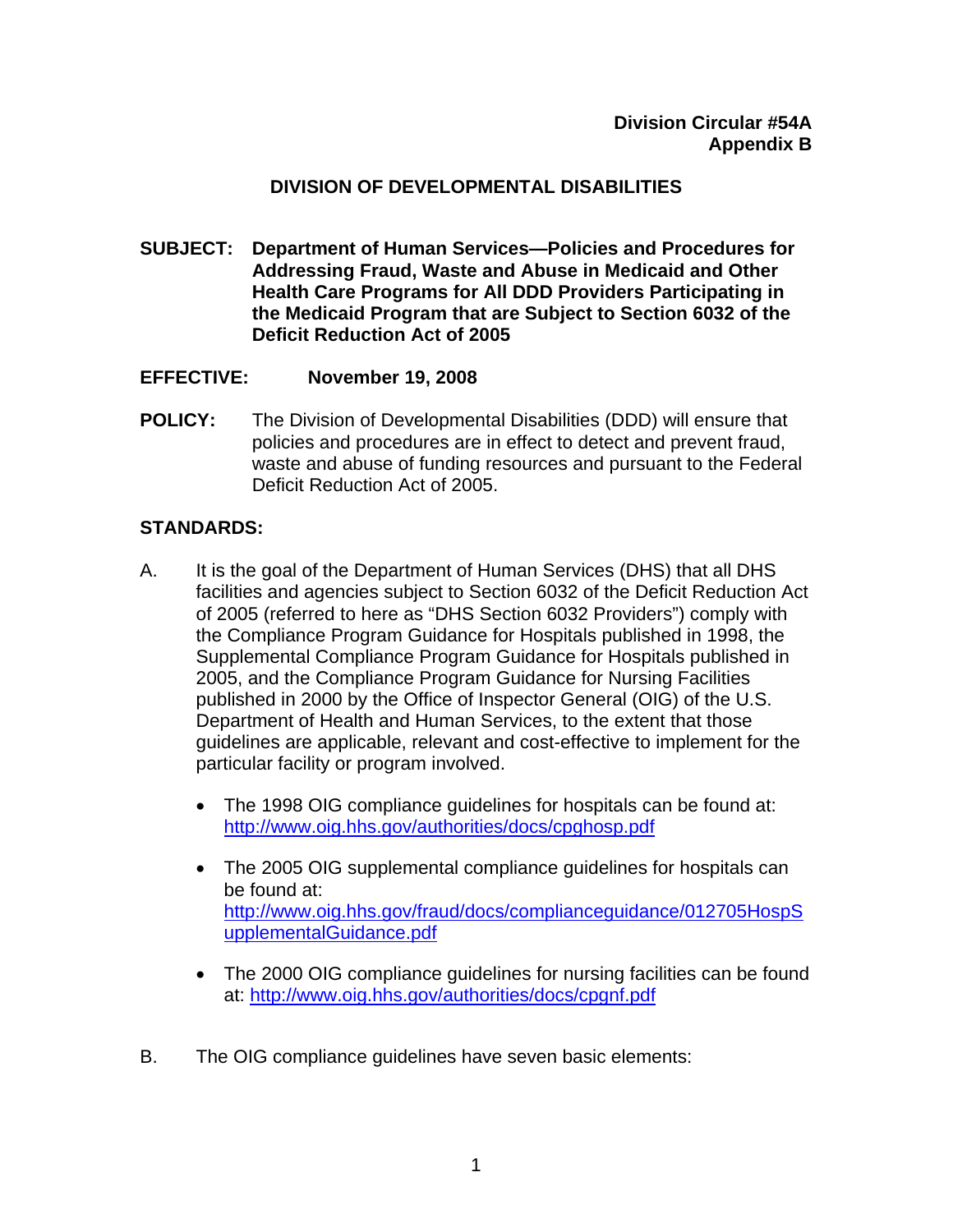- i. Designation of a Compliance Officer and Compliance Committee.
- ii. Development of Compliance Policies and Procedures, Including Standards of Conduct
- iii. Developing Open Lines of Communication
- iv. Appropriate Training and Education
- v. Internal Monitoring and Auditing
- vi. Response to Detected Deficiencies
- vii. Enforcement of Disciplinary Standards
- C. In addition, DHS Section 6032 Providers will comply with all federal and state laws and policies governing Medicaid fraud, waste and abuse. To see the New Jersey statutes dealing with fraud, waste and abuse, go to http://www.cms.hhs.gov/apps/mfs/State Select.asp, select "New Jersey" from the drop-down menu, and then click on "Search". To review the federal websites containing information on Medicaid fraud and abuse, go to <http://www.cms.hhs.gov/MCAIDFraudAbuseGenInfo/>for the site of the Centers for Medicare and Medicaid Services (CMS), and go to [www.oig.hhs.gov](http://www.oig.hhs.gov/) for the OIG's website.
- D. The DHS Section 6032 Providers will also comply with all applicable DMAHS Newsletters and Alerts relating to fraud, waste and abuse. DMAHS Newsletters and Alerts can be found in a searchable database at <http://www.njmmis.com/servlet/eSrvDesktopServlet>, select "Newsletters & Alerts" under "Information".
	- 1. One example is a Medicaid Alert issued in 2004, which can be viewed at [http://www.njmmis.com/servlet/GetContentServlet?ID=0000000013](http://www.njmmis.com/servlet/GetContentServlet?ID=000000001358) [58](http://www.njmmis.com/servlet/GetContentServlet?ID=000000001358). It states that a provider cannot seek reimbursement for any services, goods or supplies that are furnished, ordered, directed, managed or prescribed in whole or in part by any individual or entity that has either been excluded from participation in Medicaid and other programs by the OIG or DMAHS, or is unlicensed. The Alert lists three databases that should be checked to assure that providers do not hire or do business with individuals and entities that have been excluded or have lost their professional licenses. The three databases are:
		- i. The OIG List of Excluded Individuals/Entities at <http://oig.hhs.gov/fraud/exclusions.html>;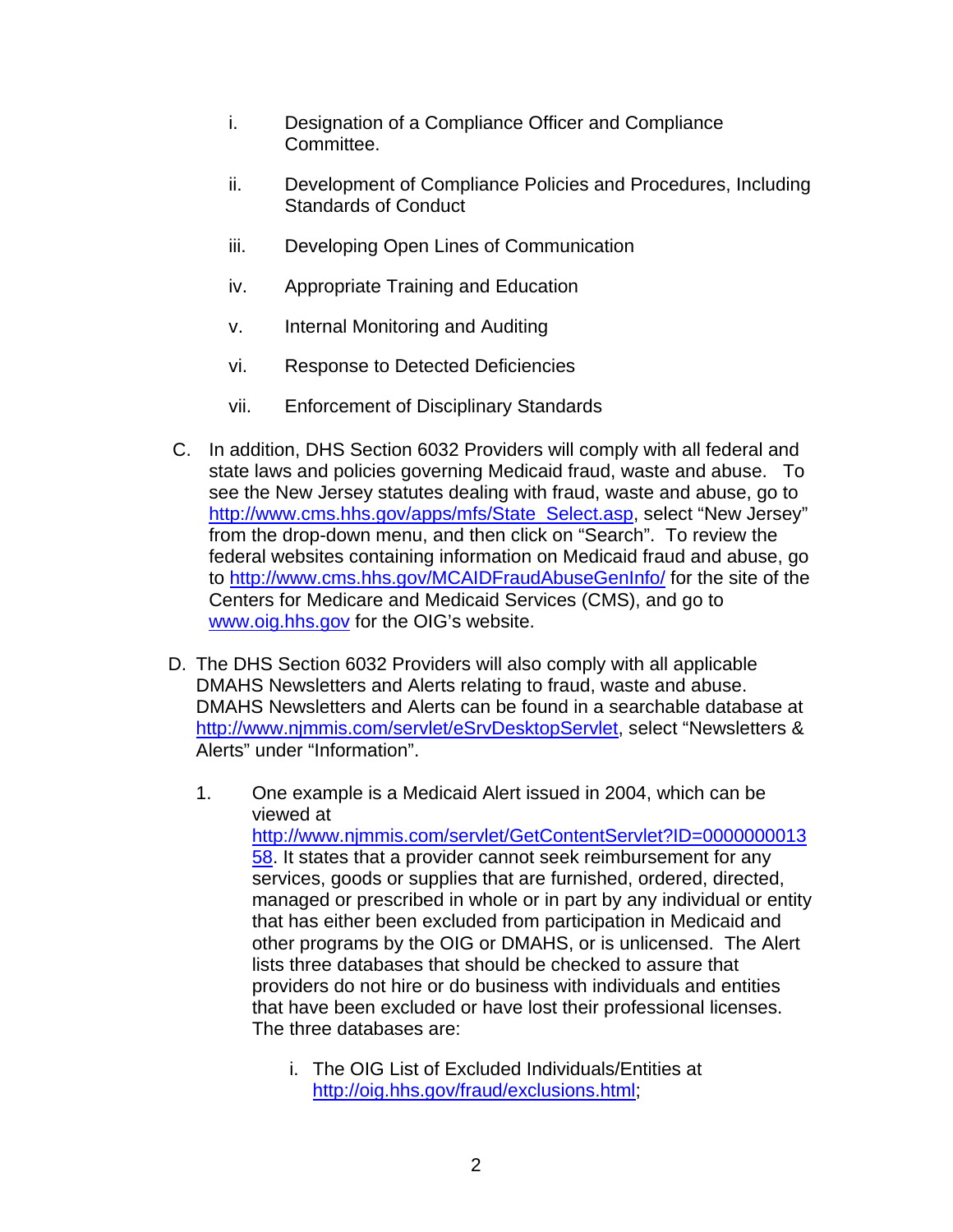- ii. The New Jersey Department of Treasury Consolidated Debarment Report at <http://www.state.nj.us/treasury/debarred/>;
- iii. The Division of Consumer Affairs website located at [http://www.state.nj.us/cgi](http://www.state.nj.us/cgi-bin/consumeraffairs/search/searchentry.pl)[bin/consumeraffairs/search/searchentry.pl.](http://www.state.nj.us/cgi-bin/consumeraffairs/search/searchentry.pl)
- 2. In addition, a new site at the Division of Consumer Affairs website provides important information about medical doctors, podiatrists and optometrists, including licensure disciplinary actions and criminal convictions. That site can be found at <http://12.150.185.184/dca/>.

Additional website resources:

Cumulative Sanction Report <http://www.dhhs.gov/progorg/oig>

U.S. GSA – list of debarred contractors <http://www.arnet/gov/epls>

- 3. An important means of detecting and preventing fraud, waste and abuse is the annual internal controls certification process mandated by the New Jersey Department of Treasury and DHS. The Department of Treasury internal controls guidelines can be found in OMB Circular Letter 03-08-OMB at <http://www.state.nj.us/infobank/circular/cir0308b.htm>.
- E. Compliance Officers within DHS are responsible for assuring that all laws, policies and procedures relating to fraud, waste and abuse are being followed. Here is a list of Compliance Officers, with their telephone numbers and e-mail addresses, for DHS and all DHS Section 6032 Providers:
	- 1. DHS: William Cutti, [bill.cutti@dhs.state.nj.us](mailto:bill.cutti@dhs.state.nj.us), 609-292-9752
	- *2.* DDD: [dddcomplianceofficer@dhs.state.nj.us](mailto:dddcomplianceofficer@dhs.state.nj.us) or 800-626-6077
- F. When the DDD Compliance Officer receives evidence or allegations of fraud, waste or abuse, or patient abuse or neglect, involving Medicaid or NJ FamilyCare should refer them to the Office of Medicaid Inspector General, with copies to the DHS Compliance Officer and to the Director of the DHS Office of Program Integrity and Accountability. Evidence or allegations regarding other health care programs funded in whole or in part with state funds should be referred to the DHS